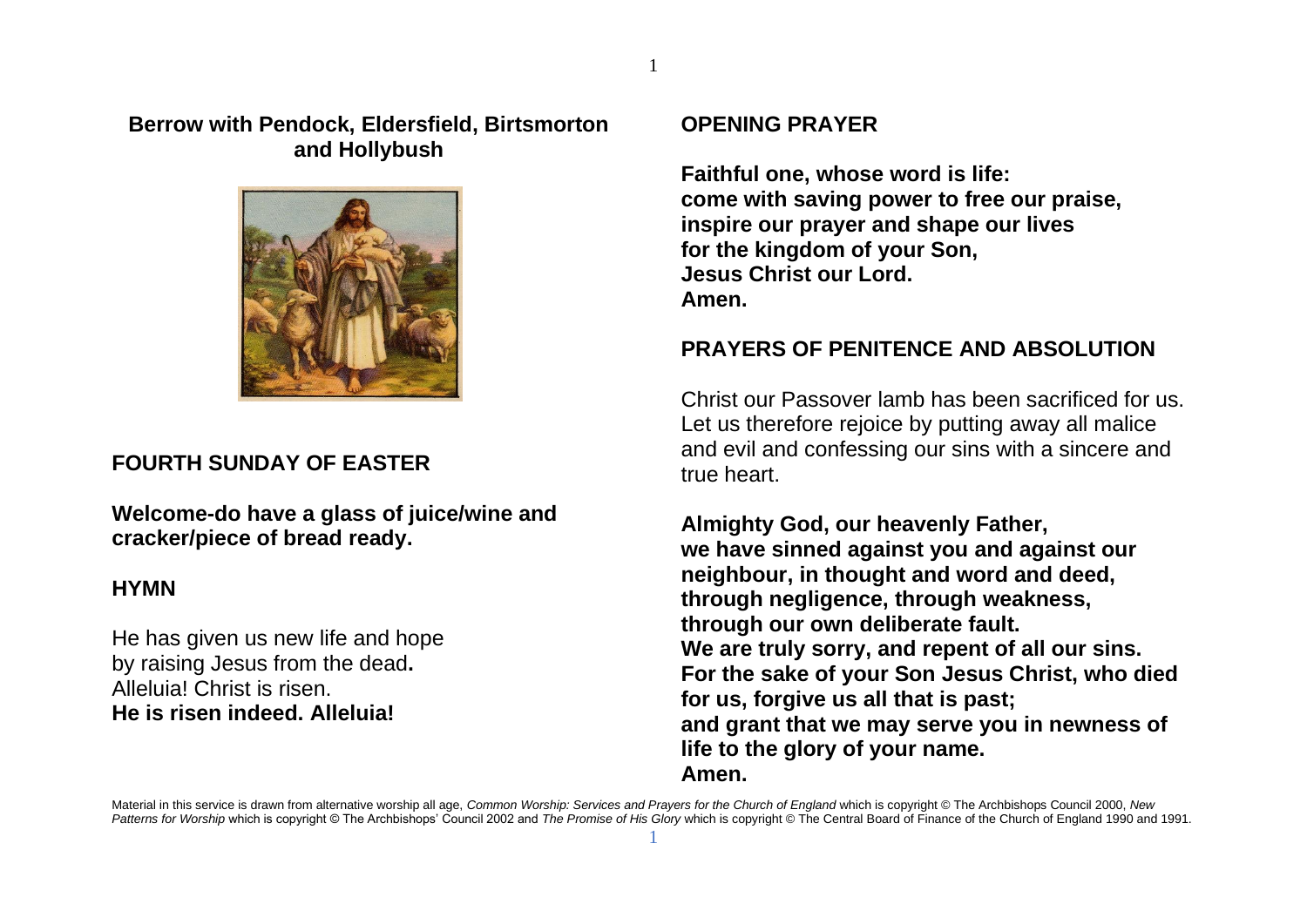Almighty God, who forgives all who truly repent, have mercy upon you, pardon and deliver you from all your sins, confirm and strengthen you in all goodness, and keep you in life eternal; through Jesus Christ our Lord. **Amen.**

## **THE GLORIA IN EXCELSIS**

**Glory to God in the highest, and peace to his people on earth. Lord God, heavenly King, almighty God and Father, we worship you, we give you thanks, we praise you for your glory. Lord Jesus Christ, only Son of the Father, Lord God, Lamb of God, you take away the sin of the world: have mercy on us; you are seated at the right hand of the Father: receive our prayer. For you alone are the Holy One, you alone are the Lord, you alone are the Most High, Jesus Christ, with the Holy Spirit, in the glory of God the Father. Amen.**

# **THE COLLECT**

Risen Christ, faithful shepherd of your Father's sheep: teach us to hear your voice and to follow your command, that all your people may be gathered into one flock, to the glory of God the Father. **Amen**

**READING : Acts 4: 5-12. 1 John 3: 16-24**

## **(At home, please also read John 10. 11-18)**

# **REFLECTION**

The Good Shepherd Sunday. This metaphor is familiar to us.

Jesus as the good shepherd, laying down his life for the sheep. The shepherd who gently firmly led us by the hand, prepared pasture for us with wolves all around, like disease , illness and injury, catastrophes that suddenly strike without warning, but God leads us through dark valleys, and the shadows, with His goodness and mercy. Psalm 23.

Material in this service is drawn from alternative worship all age, *Common Worship: Services and Prayers for the Church of England* which is copyright © The Archbishops Council 2000, *New*  Patterns for Worship which is copyright © The Archbishops' Council 2002 and *The Promise of His Glory* which is copyright © The Central Board of Finance of the Church of England 1990 and 1991. 2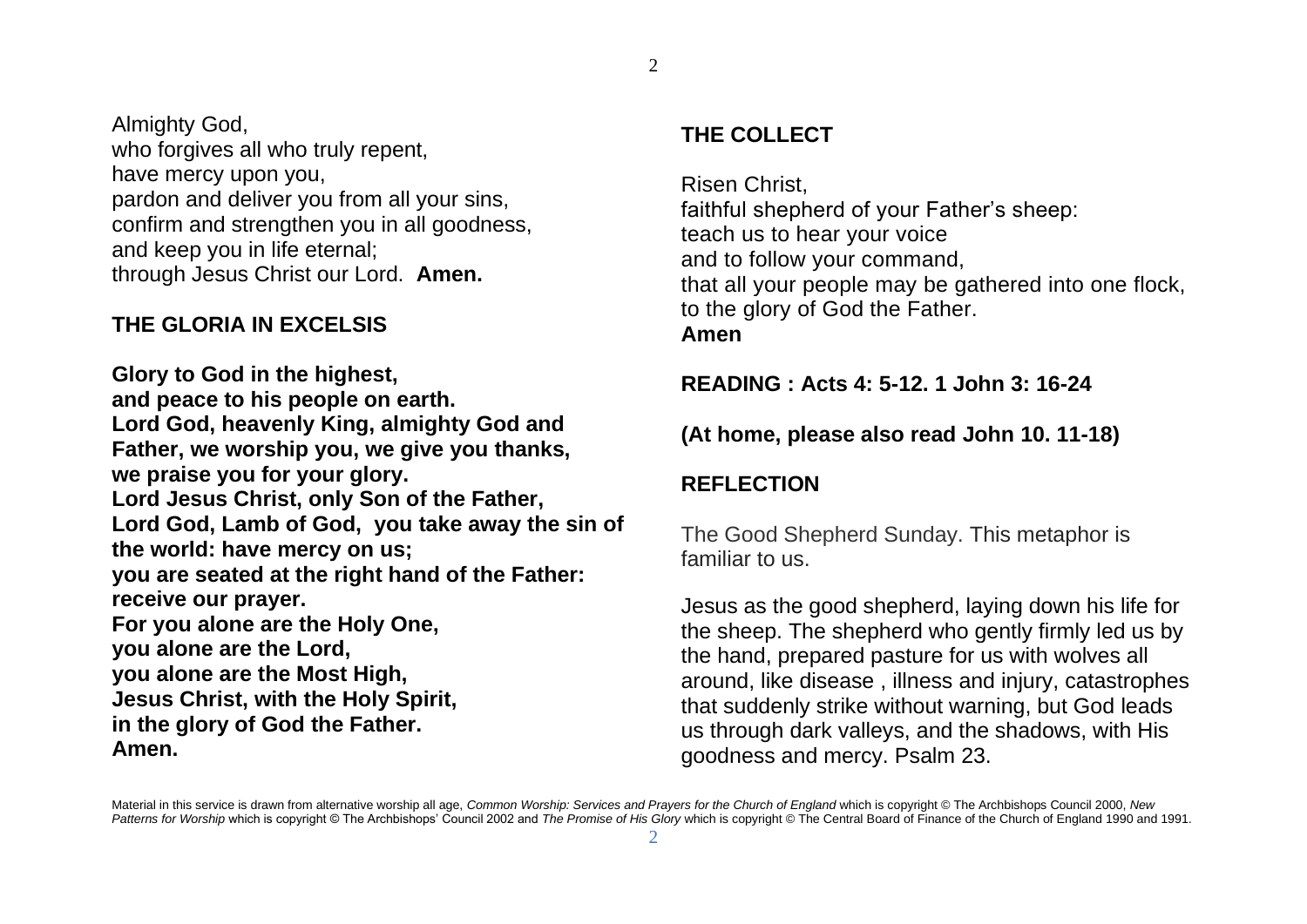We human beings are vulnerable. We know that life is infinitely fragile and easily broken and hurt. Our lives are like beautiful dainty glass sculptures.

Sheep are seen as rather dumb animals. They are not unintelligent, but they have a strong herd instinct is stronger than their reasoning and intelligence. Human beings are compared to sheep. Our own herd instinct can become stronger than our intelligence. We too can just follow the leader.

We know that smoking can cause cancer but people continue to smoke. We know a balanced diet and a healthy weight is better for us. We all know that the icebergs are melting and that we are experiencing global warming which will only get worse, but we still use fossil fuels all over the world, even if the environment is destroyed. We know that many species are either dwindling, extinct or under threat.

Sheep also wander away from their shepherd and likewise with human beings, we wander away from God. Some people may say "I don't believe in God. I don't believe in Christ. drift away from Christ, ever so slowly. And say in a crisis, "Where is God? Where is Christ? "

Sheep are also herd animals who follow the crowd. When sheep get lost, they do not find their way home. And so it can be with the church. When people, like sheep, get lost, we need to go and find those people who are lost. That is why in the church we are called, "one, holy, catholic, and APOSTOLIC church. apostolic, means sent. We Christians are sent out into the world to find all those sheep out there who are lost.

A personal relationship is formed between the shepherd and the sheep, He knows the name of the sheep, He knows your name. Christ knows you.

And where does Jesus, our good shepherd, lead us? To green pastures and still water. The green pastures are the food that God provides for us; that is, the Bible, the Word, the Sacraments. We nourish and are nourished by the spiritual sustenance of the green pastures. Jesus also leads us to still waters and the still waters represent the Spirit, the Holy Spirit, the Spirit of Christ.

In the Gospel story, Peter and John are on their way to the Temple to pray in Jerusalem when they saw a man who had been lame since birth begging by the Gate. Peter says "I have no gold or silver, but what I

Material in this service is drawn from alternative worship all age, *Common Worship: Services and Prayers for the Church of England* which is copyright © The Archbishops Council 2000, *New*  Patterns for Worship which is copyright © The Archbishops' Council 2002 and *The Promise of His Glory* which is copyright © The Central Board of Finance of the Church of England 1990 and 1991.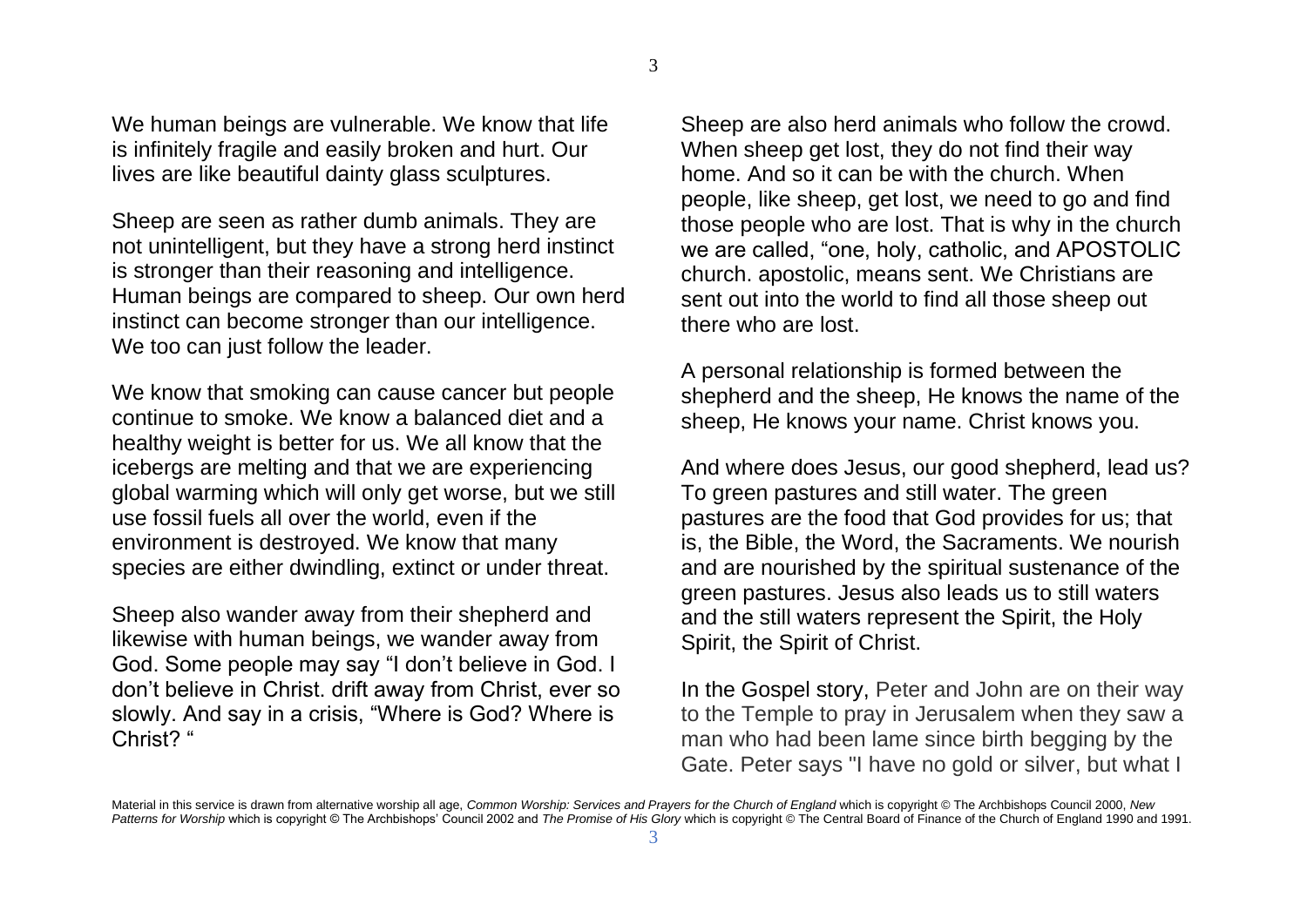have I give you: In the name of Jesus Christ of Nazareth, stand up and walk!" And the man not only stands and walks, but starts leaping around in exultation and delight. Because Peter boasted about it and said it was by the power of God, he and John were arrested. They appear before priests, the captain of the temple, and the Sadducees. Questioned "By what power...did you do this? Who authorized you to do and say these things?" Only such authority was through the religious leaders.

Even today, that power of the Holy Spirit can be threatening, even frightening, especially when it seems to wrestle power and control from the our usual structures! The power of the Risen Christ is to transform, but also reminds us of the resistance of people. As we emerge from Lock Down, is it stirring us to be more imaginative or creative in the way we are 'church' in 2021?

Are we ready to be shepherd? In 1 John, we hear, "Dear children, let us not love with words or speech but with actions and in truth."

God's love is active. We have a choice, to either love as God requires us to or not to. That is what free-will entails. And to daily seek a higher level of love that can only be applicable within our lives through the

power of the Holy Spirit. Love is the compelling force that through the mercy and grace of God, we are truly capable of extending the same to one another.

John 3:16 says, "For God so loved the world that he gave his one and only Son, that whoever believes in him shall not perish but have eternal life."

A new commandment and to believe in the Lord Jesus Christ who laid his life down for you and love one another.

After sixty years of contemplation, the apostle John writes these profound words, "By this we know love." Because the shepherd lays down his life for the sheep and is willing to die for them and sacrifice his life for them. Five times in John 10 we hear that phrase: the shepherd was willing to lay down his life for the sheep. That is the essence of what Jesus did. That is the essence of what the good shepherd did. He laid his life down for another.

"It is in giving that we receive. It is in dying (to self) that we are born to a living hope." St. Francis

Jesus said, "And this is love…that we lay down our lives for each other. Not in word and tongue but in deed in action."

Material in this service is drawn from alternative worship all age, *Common Worship: Services and Prayers for the Church of England* which is copyright © The Archbishops Council 2000, *New* 

*Patterns for Worship* which is copyright © The Archbishops' Council 2002 and *The Promise of His Glory* which is copyright © The Central Board of Finance of the Church of England 1990 and 1991.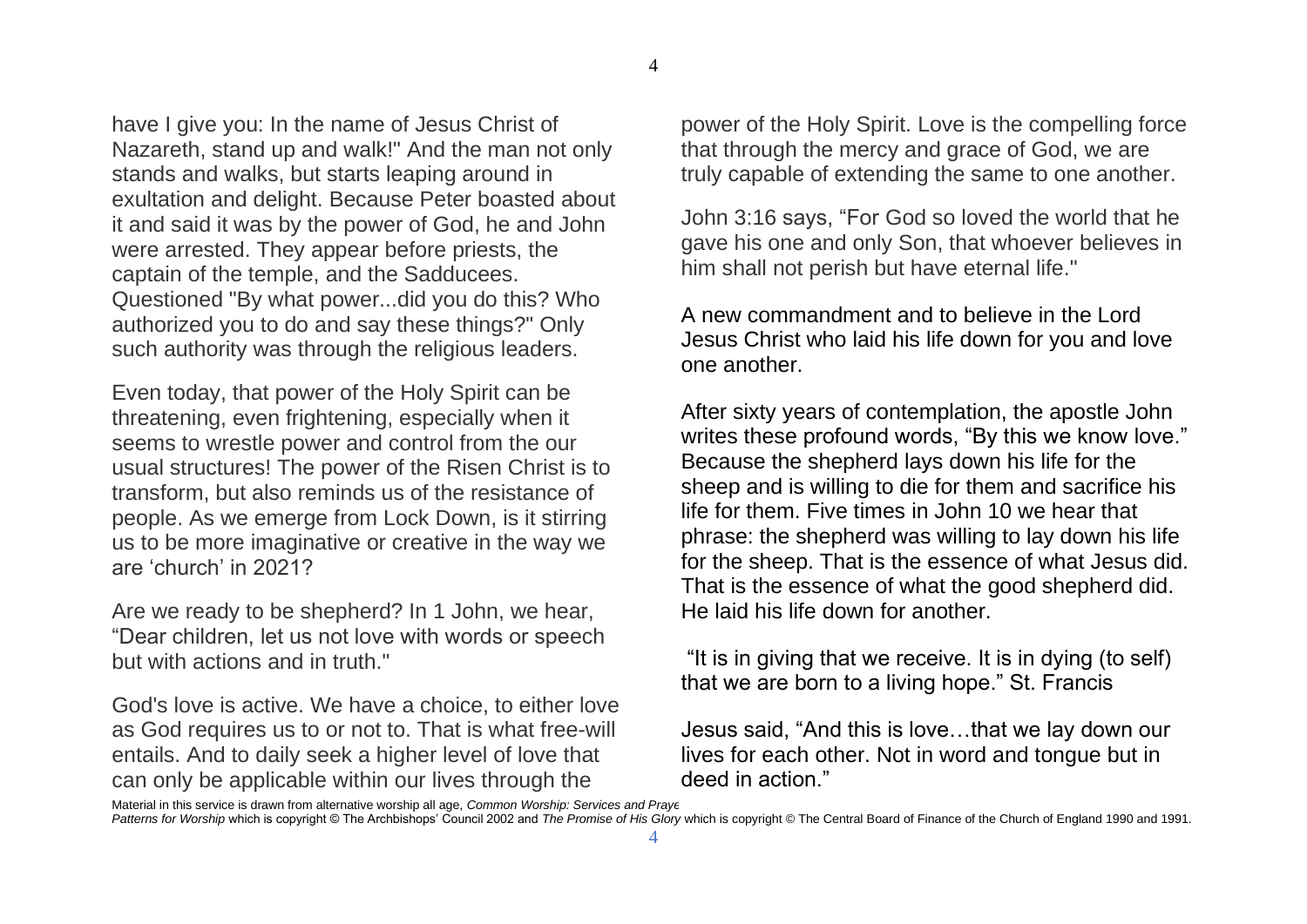He also said, "No greater love has a person than this than they lay down their life for their friends."

This is God's commandment: to believe. To love.

Are we willing and able to be those shepherds for God's Kingdom here in this Benefice? **Amen.**

#### **PRAYERS OF INTERCESSION**

Lord in your mercy **Hear our prayer**

Please ask for any additional prayers

**Merciful Father, accept these prayers for the sake of your Son, our Saviour Jesus Christ. Amen**

## **THE LORD'S PRAYER**

Gathering our prayers and praises into one, let us pray with confidence as our Saviour taught us.

## **Our Father, which art in heaven, hallowed be thy name;**

**thy kingdom come; thy will be done ; in earth as it is in heaven. Give us this day our daily bread. And forgive us our trespasses, as we forgive those who trespass against us. And lead us not into temptation; but deliver us from evil; for thine is the kingdom, the power and the glory, for ever and ever. Amen.**

## **THE PEACE**

The risen Christ came and stood among his disciples and said 'Peace be with you'. Then were they glad when they saw the Lord. Alleluia!

The peace of the Lord be always with you **and also with you.**

## **THE AFFIRMATION OF FAITH**

Let us declare our faith in the resurrection of our Lord Jesus Christ.

Material in this service is drawn from alternative worship all age, *Common Worship: Services and Prayers for the Church of England* which is copyright © The Archbishops Council 2000, *New*  Patterns for Worship which is copyright © The Archbishops' Council 2002 and *The Promise of His Glory* which is copyright © The Central Board of Finance of the Church of England 1990 and 1991. 5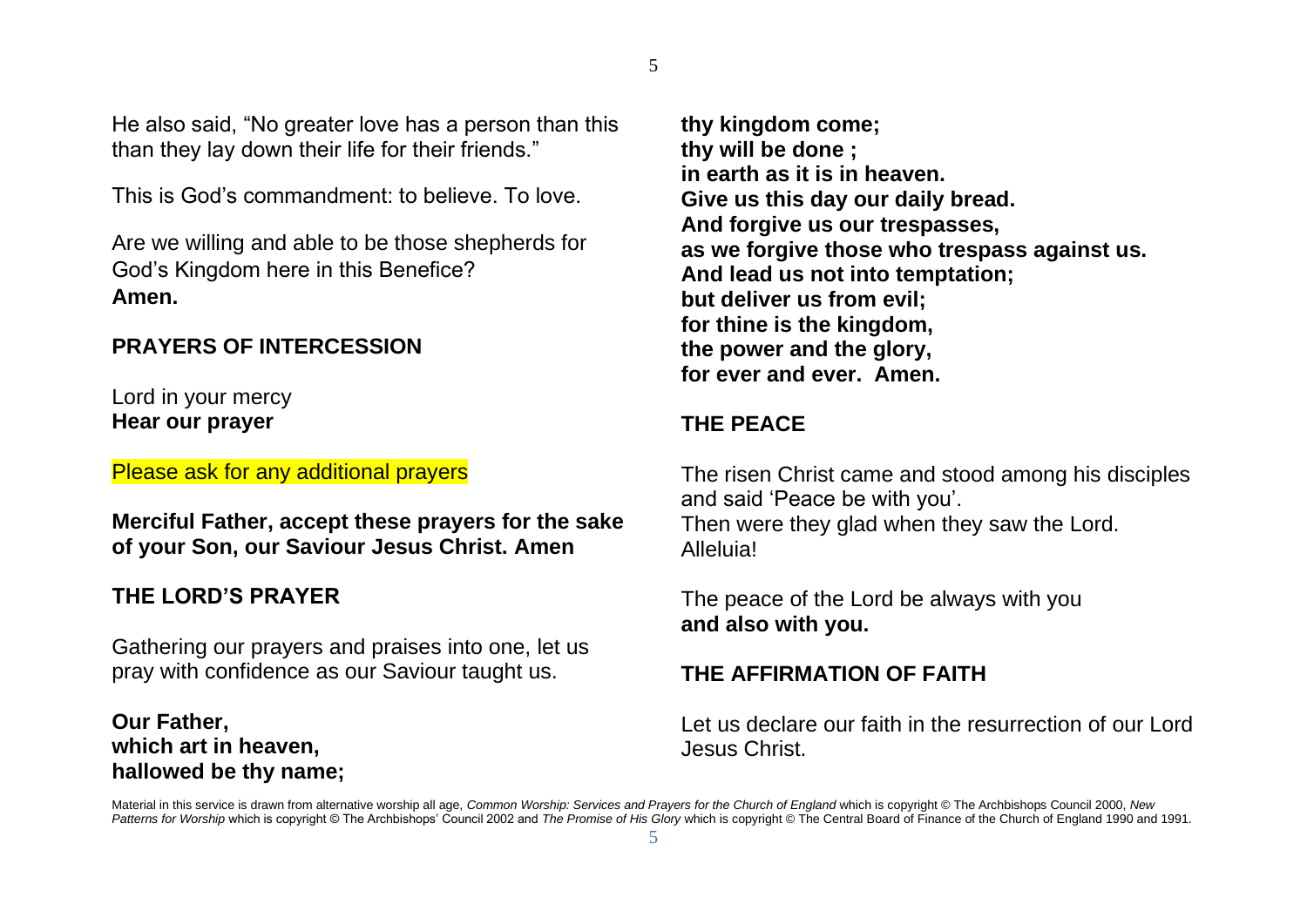6

**Christ died for our sins in accordance with the Scriptures; he was buried;**

**he was raised to life on the third day in accordance with the Scriptures; afterwards he appeared to his followers, and to all the apostles:**

**this we have received, and this we believe. Amen.**

## **THE THANKSGIVING PRAYER**

The Lord be with you. **And also with you.**

Lift up your hearts **We lift them to the Lord.**

Let us give thanks to the Lord our God. **It is right to give him thanks and praise.**

By his death he has destroyed death,

and by his rising to life again he has restored to us everlasting life.

We therefore lift our voices to proclaim your glory as we sing our joyful hymn of praise:

**Holy, holy, holy, Lord, God of power and might, heaven and earth are full of your glory. Hosanna, in the highest. Blessed is he who comes in the name of the Lord. Hosanna, in the highest.** 

Here is the table set for a special meal. The bread, the wine, prepared and presented. Ready to be served and shared. We remember Jesus sharing a meal like this with his disciples, his friends. He included everyone, those he could trust and those he could not trust. Today we are his disciples, his friends. Each one of us is welcome. How amazing it is to be loved and wanted even when we have not been

How wonderful it is to be included as we are.

## **Words of Remembrance: the communion story**

When Jesus shared the bread with his friends, he explained that he is the Bread of Life. Like bread, Jesus nourishes and strengthens us so that we can know right and wrong and not be confused.

perfect.

Material in this service is drawn from alternative worship all age, *Common Worship: Services and Prayers for the Church of England* which is copyright © The Archbishops Council 2000, *New*  Patterns for Worship which is copyright © The Archbishops' Council 2002 and *The Promise of His Glory* which is copyright © The Central Board of Finance of the Church of England 1990 and 1991.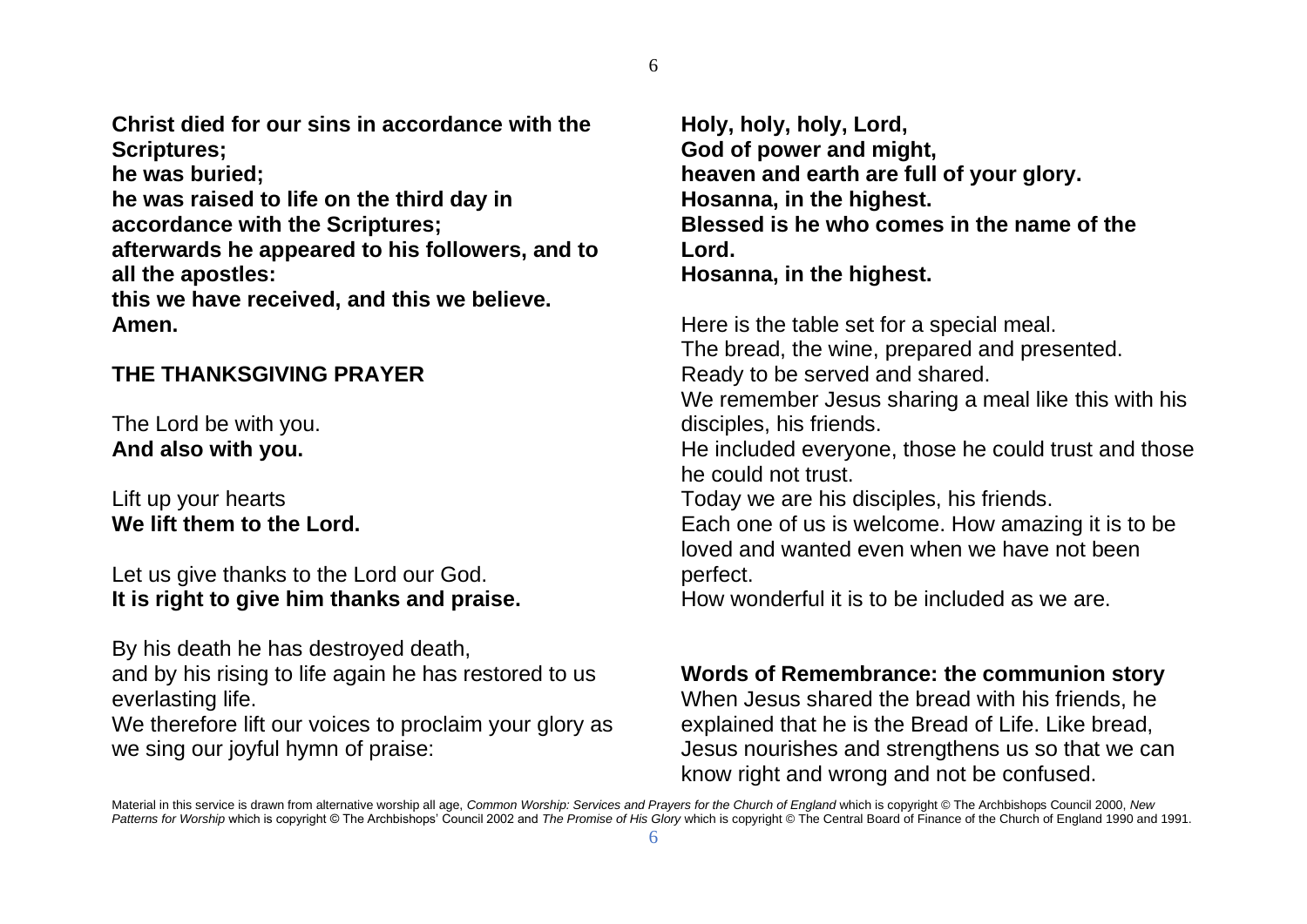When we eat the bread together, we are strengthened as a community to remember Jesus and do the things Jesus would do in our world. Jesus also used a cup of the fruit of grapes to teach his disciples.

He compared the red wine to blood, to help us remember the suffering in the world.

Drinking the wine together helps us remember that we are all part of a special agreement, a covenant, with God.

God loves us so much that when we make mistakes, or when we make bad choices, God has agreed to forgive us and give us a second chance, every time. This is ordinary bread and ordinary wine.

But when we eat the bread together and drink the wine together, something extraordinary happens which brings us closer to Jesus and to one another. We become the 'Body of Christ.'

Which means that our eyes and ears see and hear what Jesus would see in our world. And our arms and hands do Jesus's work to help others.

## **SHARING THE BREAD AND WINE**

When you take a piece of bread, *please hold it up.* Then let us all eat together. The Bread of Life shared with you. Be strengthened to do what is right.

When you take a cup of juice/wine, please hold it up. The Cup of Forgiveness shared with you. Remember God's agreement to give each of us another chance to be better people.

God of love, we thank you for this Easter celebration and for strengthening us with the Bread of Life. Thank you for forgiving us and giving us another chance to do what is right. We promise to be the living Body of Christ, nourished

by this special meal.

We promise to use our arms, hands, feet, eyes and ears to follow Jesus.

## Alleluia. Christ our passover is sacrificed for us. **Therefore let us keep the feast**

#### (consume)

Material in this service is drawn from alternative worship all age, *Common Worship: Services and Prayers for the Church of England* which is copyright © The Archbishops Council 2000, *New*  Patterns for Worship which is copyright © The Archbishops' Council 2002 and *The Promise of His Glory* which is copyright © The Central Board of Finance of the Church of England 1990 and 1991. 7